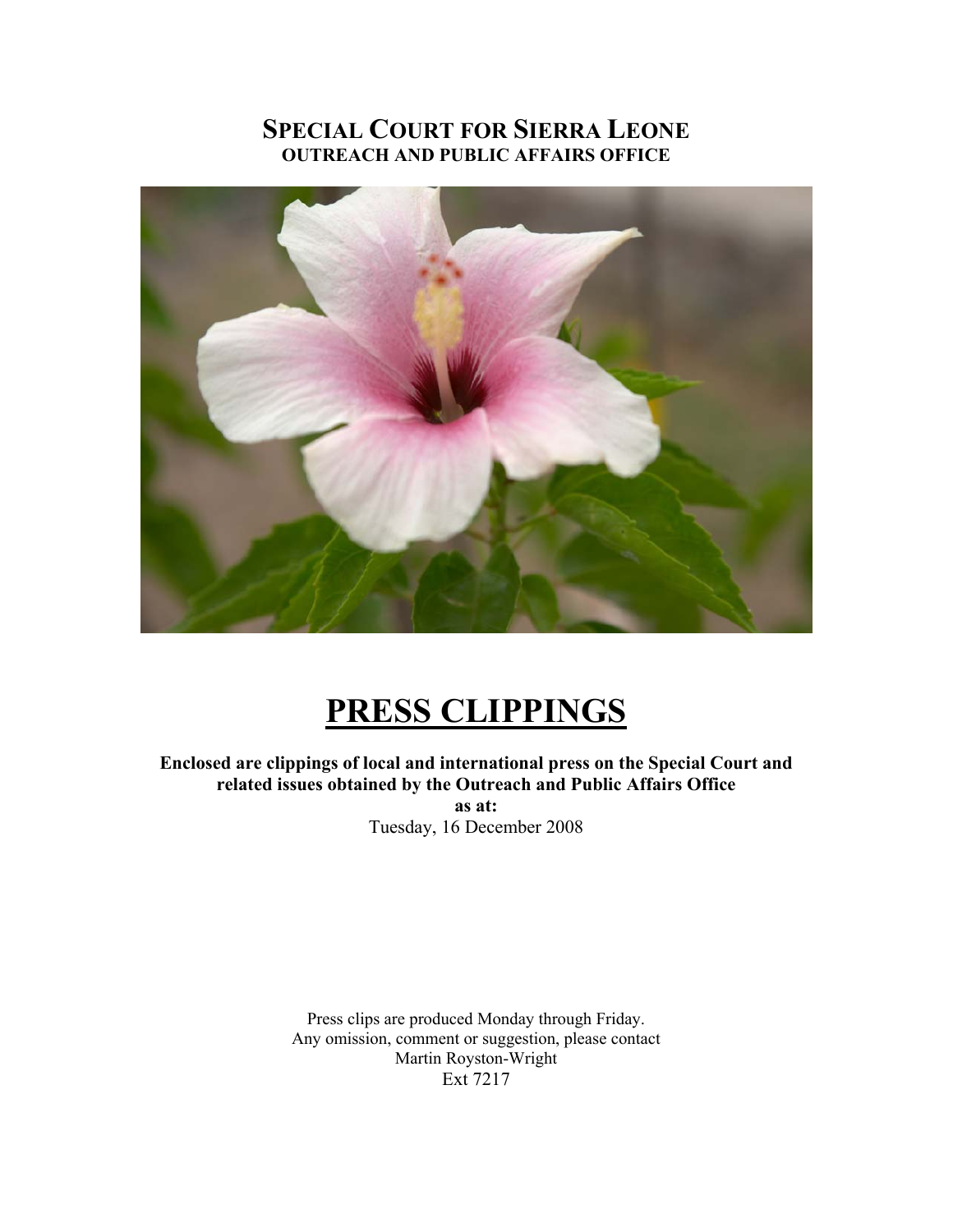| <b>International News</b>                                             |              |
|-----------------------------------------------------------------------|--------------|
| Seven Years After Peace Agreement, ICRC Scales Back Activities / ICRC | Page 3       |
| UNMIL Public Information Office Complete Media Summaries / UNMIL      | Pages 4-6    |
| The Horn of Fear / <i>Ethiopian Review</i>                            | Pages $7-11$ |
| Tuareg Rebels 'Holding UN Envoy' / BBC Online                         | Page 12      |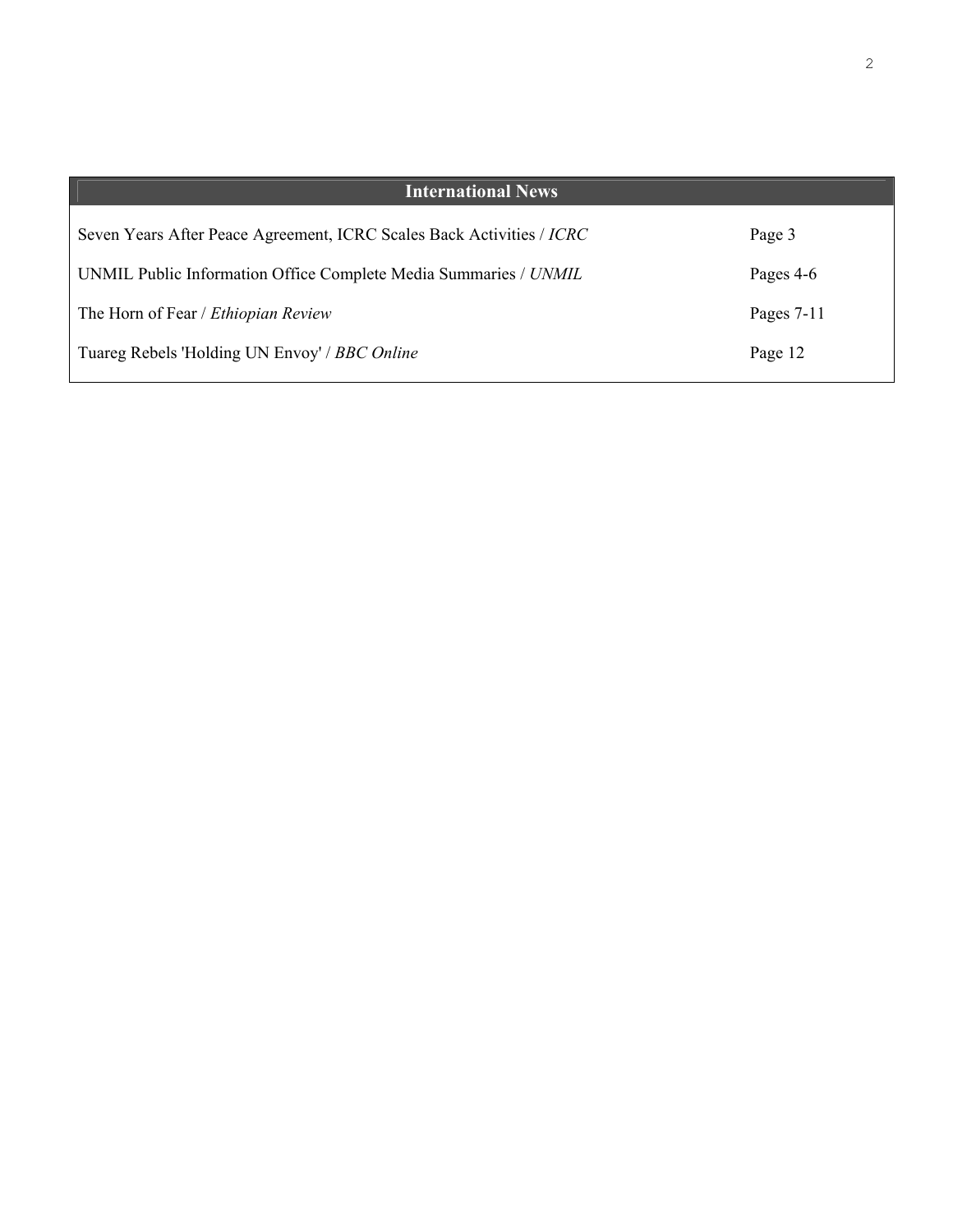## ICRC Monday, 15 December 2008

### **Sierra Leone: Seven years after peace agreement, ICRC scales back activities**

Nearly seven years after the end of Sierra Leone's decade-long armed conflict, the International Committee of the Red Cross (ICRC) is considerably curtailing the operations it has carried out in the country without interruption for almost 18 years.

The ICRC will no longer run an independent delegation in Sierra Leone, but will maintain an office in Freetown under the supervision of the ICRC delegation in neighbouring Guinea. The Freetown office will provide support for selected programmes of the Sierra Leone Red Cross Society, such as those focusing on restoring family links. The ICRC will also continue to support the government in its efforts to incorporate provisions of international humanitarian law in national legislation.

The decision to wind down operations was taken as a result of progress in Sierra Leone's peace consolidation process. The ICRC, in accordance with its mandate to protect and assist people adversely affected by armed conflict or other situations of violence, may continue to address needs resulting from a conflict after hostilities have ended in order to bridge the gap between emergency aid and development support.

In peacetime, it is typically the role of the National Red Cross or Red Crescent Society to take the lead in domestic matters of humanitarian concern. The Sierra Leone Red Cross Society has a vast pool of motivated volunteers and staff. Together with partners within the International Red Cross and Red Crescent Movement, including the ICRC, they performed invaluable services for the Sierra Leonean people during and after the armed conflict. Now that peace has returned, the National Society will take over as the leading Red Cross organization in the country.

During and after the 1991-2002 civil war, the ICRC resolved over 1,600 tracing requests for unaccompanied children and reunited more than 1,200 families. It distributed food and essential household items to displaced persons, built wells and toilets, upgraded the surgical ward of the government hospital in Kenema city, distributed farming tools, seed and fishing nets, constructed shelters for war widows, provided prostheses and orthoses for war amputees and gave medical support to various health facilities.

Among other activities carried out over the years, the ICRC has visited people held in the maximumsecurity prison in Freetown and in district prisons throughout the country, and people detained under the authority of the Special Court for Sierra Leone. The ICRC has also provided financial support for activities of the Sierra Leone Red Cross Society that deal with the consequences of the armed conflict, such as helping to find employment for war amputees and conducting child advocacy activities. Finally, it has worked closely with the country's armed forces and police to provide training in international humanitarian law and international human rights law.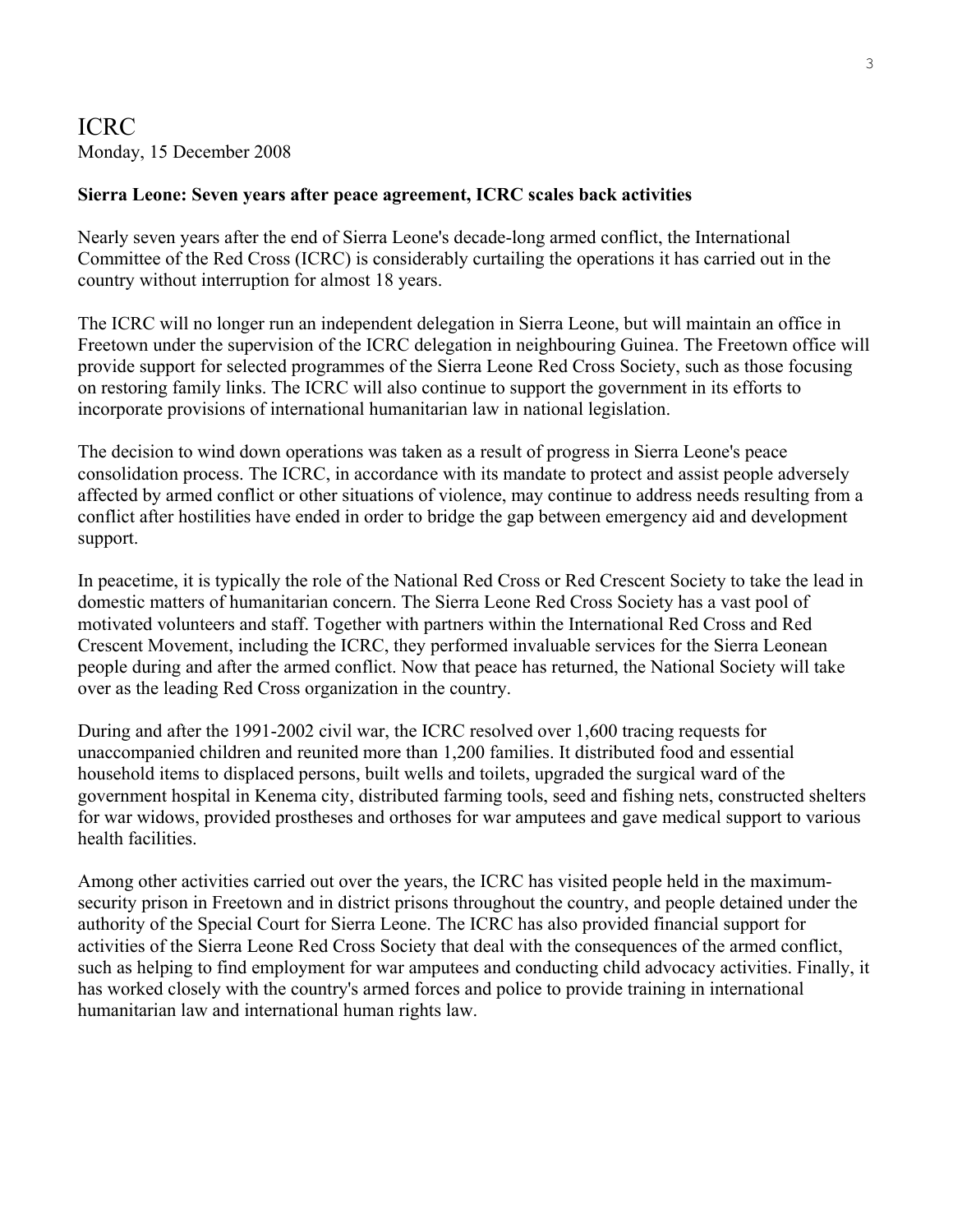

United Nations Mission in Liberia (UNMIL)

## **UNMIL Public Information Office Complete Media Summaries 15 December 2008**

*[The media summaries and press clips do not necessarily represent the views of UNMIL.]*

#### **Newspaper Summary**

**Liberia Eligible for MCC Threshold Programme** 

(The News, Daily Observer)

- Reports from Washington, D.C. say Liberia is one of two countries named as eligible for a threshold program of the Millennium Challenge Corporation (MCC). The other country is Timor-Leste. The MCC, whose Board of Directors is chaired by United States Secretary of State, provides grants to help reform-minded governments improve their performance on the policy indicators necessary for participation in a broader program known as the "compact program."
- The MCC's compact program is a large-scale grant funding under the U.S. Government's innovative foreign assistance program to reduce poverty through economic growth.
- The Millennium Challenge Corporation, a U.S. government agency designed to work with developing countries, is based on the principle that aid is most effective when it reinforces sound political, economic, and social policies that promote poverty reduction through economic growth.

#### **Chiefs and Elders Identify Conflict-Breeding Issues**

(The News, Heritage, Daily Observer)

- The Council of Elders and Chiefs of Liberia over the weekend came out with what it calls key issues responsible for undermining peace in the country.
- The Daily Observer reports that at the close of a three-day Peace and Cultural festival, the elders selected from across Liberia, Guinea, Sierra Leone and Cote D'Ivoire, agreed that land ownership, customary and statutory laws, disrespect for elders by youths, the lack of women participation in traditional council, marginalization of people from the leeward counties, corruption, tribalism and weak justice system are the most prevalent issues making the peace in the country fragile.
- Earlier, the Programme Director of International Alert, Phil Vernon welcomed the discussion and said he was confident that the meeting will discover traditional norms and values and how they can be connected to already identifiable structures at the local level.

#### **Key Opposition Politician Abhors Exclusionary Politics**

(Daily Observer, The News)

- A key opposition political leader, Cllr. Varney Sherman says the success of one political party in elections should not be used as an opportunity to marginalize partisans and leaders of other political parties in the governance of the country. Speaking at the induction of the new leadership of the Press Union of Liberia at the weekend, Cllr. Sherman said true democracy is not reflect by the mere existence of many political parties saying it would be better to reduce the number of parties and strengthen them.
- He said a democracy with few political parties will end the culture of divisive politics he claimed the country has experienced. Meanwhile, the former Standard Bearer of the Liberian Action Party (LAP) has challenged journalists to help promote a truly functioning democracy in the country. He told journalists in the absence of a functioning democracy freedom of expression and thought would not be realized.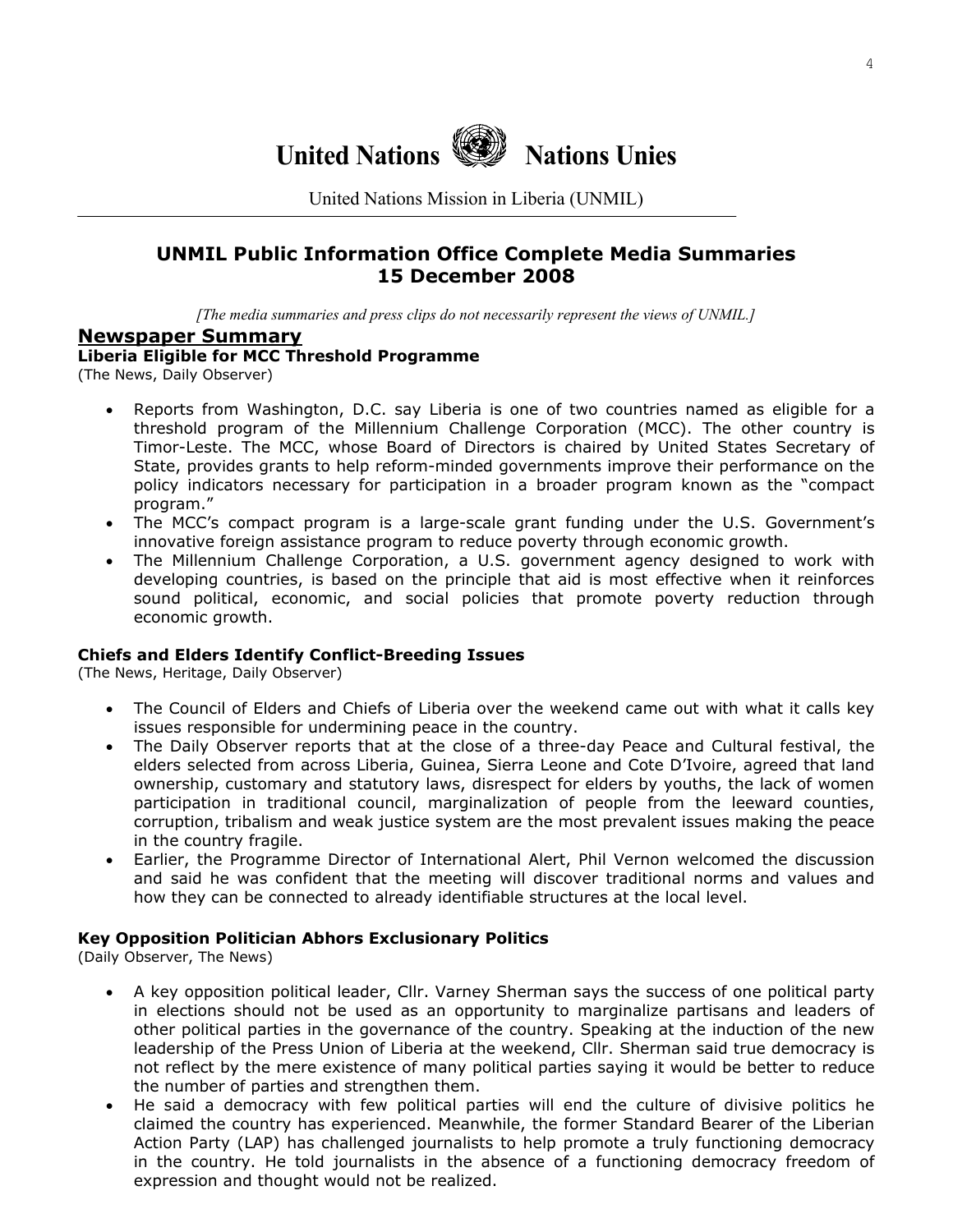#### **Anti-Corruption Forum Opens In Monrovia**

(Heritage)

- Two local groups held a joint forum today on the "rising" corruption in the country. The groups are the National Coalition of Civil Society Organizations of Liberia and the Action for Genuine Democratic Alternative (AGENDA). A statement from the groups yesterday said the anti-corruption discussions will be held under the theme: "Is Corruption Public Enemy #1"
- The forum will be held in commemoration of Anti- Corruption Day celebrated recently. The forum reviewed the Government of Liberia Anti-Corruption policy and programmes and assessed the overall anti-corruption crusade in the country.

#### **Liberia's Foreign Reserves Hit US\$49M - CBL Reveals**

(Daily Observer)

- A huge growth in the country's foreign reserves has been reported. According to Dr. J. Mills Jones, Executive Governor of the Central Bank of Liberia (CBL), the total foreign reserves have grown from US\$5 million in 2006 to over US\$49 million at the end of December 2008. He attributed the growth to robust measures taken by the CBL to ensure stability in the economy.
- Dr. Jones made the disclosure when he spoke at a programme marking the retirement of an Executive of the International Bank-Liberia (IB). Mr. Thomas Jeffrey is retiring after serving IB for over 16 years. The CBL Executive Governor said the bank had been able to accomplish a lot with the cooperation of the banking sector.

#### **Newly Refurbished Medical Centre Dedicated in Firestone**

(Liberian Express, Daily Observer, Heritage, The News, New Democrat)

- The media reports that the newly refurbished Firestone Medical Centre in Harbel, Margibi County, has been formally dedicated. The facilities were opened Friday by President Ellen Johnson Sirleaf. President Johnson Sirleaf in remarks praised the Firestone Company for working towards improving the needs of the workers. The President expressed satisfaction that much of the terms of the contract Government renegotiated with the company under its concession, are now in place.
- The Liberian leader also commended Firestone for producing a five-year development plan under the renegotiation of concession terms. Despite the progress, an Executive Mansion release quotes the President as saying, there is still more that needs to be done. Responding on behalf of the company, the Managing Director of Firestone Liberia, Mr. Charles Stuart, described the Medical Centre as a step in a long journey. He assured the President of his company's fullest support in Government's reconstruction drive.
- The ceremony was also attended by Mr. Dan Adomitis, Chief Executive Officer of Firestone-USA and United States Ambassador Linda Thomas Greenfield. Located around the Du-side vicinity, the 300-bed room Medical Centre includes two health centres, four health posts and a mobile unit.

#### **Grand Cape Mount Finally Overcomes Banking Hurdles as LBDI Opens Branch**

(Daily Observer, The Parrot)

- The people of Grand Cape Mount County had one of their many wishes accomplished Friday, December 12, 2008 when the management of Liberian Bank for Development and Investment (LBDI) formally opened a branch in Robertsport, the county's provincial capital city.
- The opening of the Robertsport branch of the LBDI immediately brings to an end a long journey and cost-intensive hurdles residents of the county had undergone for many years to have access to a banking facility in their county. Prior to opening the branch, government employees of the county had to travel to Monrovia to encash their salary checks.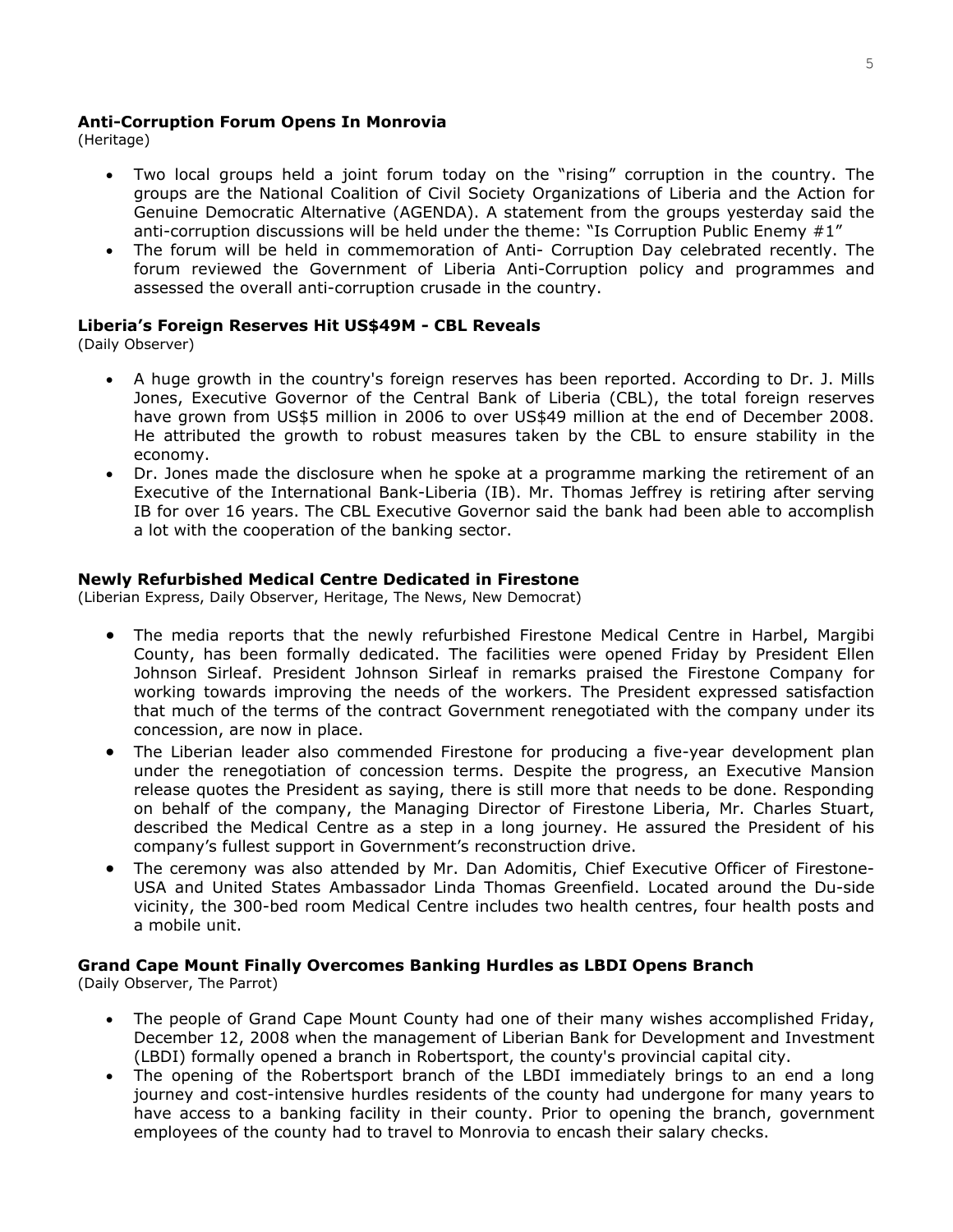## **Radio Summary**

#### **Local Media – Radio Veritas** *(News monitored today at 9:45 am)*

#### **Health Ministry to Launch 2nd Malaria Indicator Survey Tomorrow**

- The Ministry of Health and Social Welfare and its partners are expected to launch the second malaria indicator survey tomorrow, Tuesday.
- The 2008 survey is intended to update the data provided by the 2005 Liberia malaria indicator survey and provide information on the impact of malaria control and prevention.

#### **Unidentified Man Killed by Angry Mob**

- An unidentified man believed to be an armed robber was yesterday mobbed to death in a suburb of Monrovia.
- Correspondents say the man's body was left lying on the streets and that no one has been arrested in connection with the incident.

#### **Star Radio***(News culled from website today at 8:30 am)* **Anti-Corruption Forum Opens Today In Monrovia**

#### **MRU Security Chiefs Resolve to Reactivate Intelligence Sharing**

- Security Chiefs of the Mano River Union have resolved to reactivate the union's community security committee.
- The community security committee is intended to share intelligence on major security problems arising from member states.
- Justice Minister Philip Banks said with the reactivation of the committee problems that once affected the region in the past would be addressed.

#### **Former Presidential Candidate Challenges Journalists**

- A former Presidential candidate, Cllr. Varney Sherman has challenged journalists to help promote a truly functioning democracy in the country.
- He said true democracy is not reflected by the mere existence of many political parties, saying it would be better to reduce the number of parties and strengthen them.
- Speaking at the induction of the new leadership of the Press Union of Liberia at the weekend, Cllr. Sherman said he believes a democracy with few political parties will end the culture of divisive politics that the country has experienced.
- He told journalists in the absence of a functioning democracy freedom of expression and thought would not be realized.

\*\*\*\*\*\*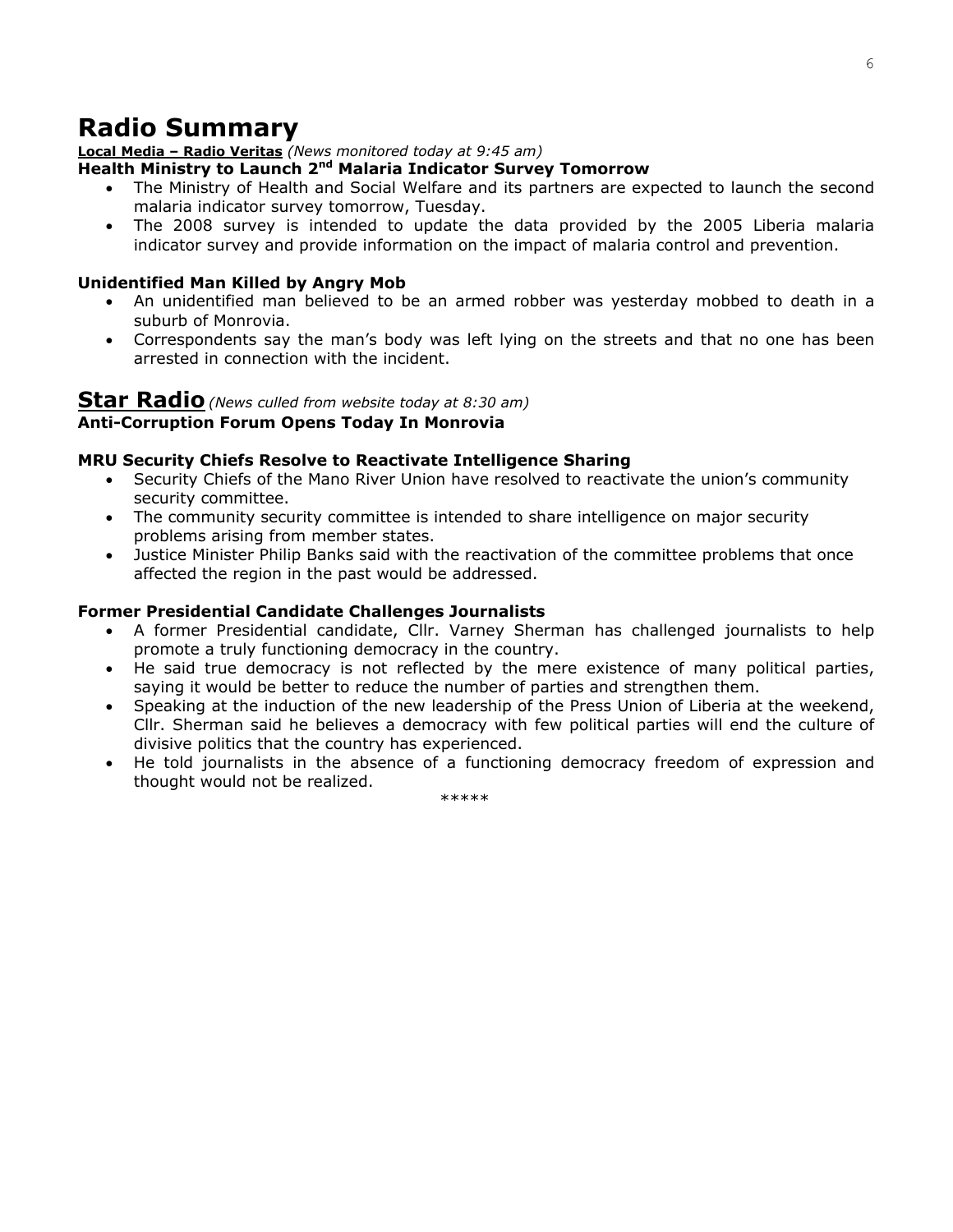## Ethiopian Review Monday, 15 December 2008 http://www.ethiopianreview.com/content/7738

## **The Horn of Fear**

By Alemayehu G. Mariam

### **Donkeys, Liars and War Criminals**

What a difference two years make! In December 2006, Zenawi invaded Somalia to save it from the "terrorist axis of evil" — Al Qaeda, Al Shabaab and the Islamic Courts Union. In January 2007, he reassured the world, "We will be out of Somalia in a few weeks." A year ago he likened opposition members of his Parliament who opposed his Somali invasion to that faithful beast of burden, the donkey. He said "both have big eyes, but suffer from myopia; and have big ears, but don't hear." This past September, he declared triumphantly that he had fully achieved his primary objective of destroying and neutralizing the Somali "jihadist" threat to Ethiopia. A few days ago he told his parliament African Union troops have asked for help as they prepare to cut and run out of Somalia: "The African Union, Uganda and Burundi have all asked us to stay behind and provide protection for the safe passage of their troops." Uganda's deputy foreign minister, Okello Oryem, said that is a complete fabrication: "This is absolutely not true and this is contrary to everything we have said. Our position has always been that if Ethiopia pulls out of Somalia, we will increase our presence there. Uganda is prepared to increase its battalion if there is a need." In the 104-page report, So Much to Fear: War Crimes and the Devastation of Somalia, Human Rights Watch indicted the Zenawi regime and its military forces in Somalia, the Somali Transitional Federal Government (TFG), and Somali insurgent forces for war crimes involving "widespread and serious violations of the laws of war. Frequent violations include indiscriminate attacks, killings, rape, use of civilians as human shields, and looting."

## **The Evidence of War Crimes**

HRW's cumulative evidence on war crimes in Somalia is staggering:

Since January 2007 (the onset of Zenawi's invasion) at least 870,000 civilians have fled the chaos in Mogadishu alone — two-thirds of the city's population. Across south-central Somalia, 1.1 million Somalis are displaced from their homes.

[Following the invasion] Insurgent fighters quickly adopted hit-and-run tactics…Ethiopian and TFG forces developed patterns of responding to those attacks that have since become part of the day-to-day reality of life in Mogadishu — reacting to indiscriminate mortar attacks in kind, with devastating barrages of rocket, mortar, and artillery fire across populated neighborhoods.

ENDF [Ethiopian National Defense Forces] forces in Mogadishu have routinely and indiscriminately bombarded populated residential areas of Mogadishu since March 2007. They have made regular use of "Katyusha" rockets in Mogadishu, often fired from BM-21 "Grad" multiple-rocket launchers.

Ethiopian forces carried out similar indiscriminate bombardments in fighting in the strategically important town of Beletweyne. ENDF forces responded by indiscriminately bombarding large swathes of the western districts of the town for three days beginning in July 2008. Humanitarian organizations estimated that at the end of July, 74,000 people—more than 75 percent of the town's population—had been displaced as a direct result of the bombardment and related fighting.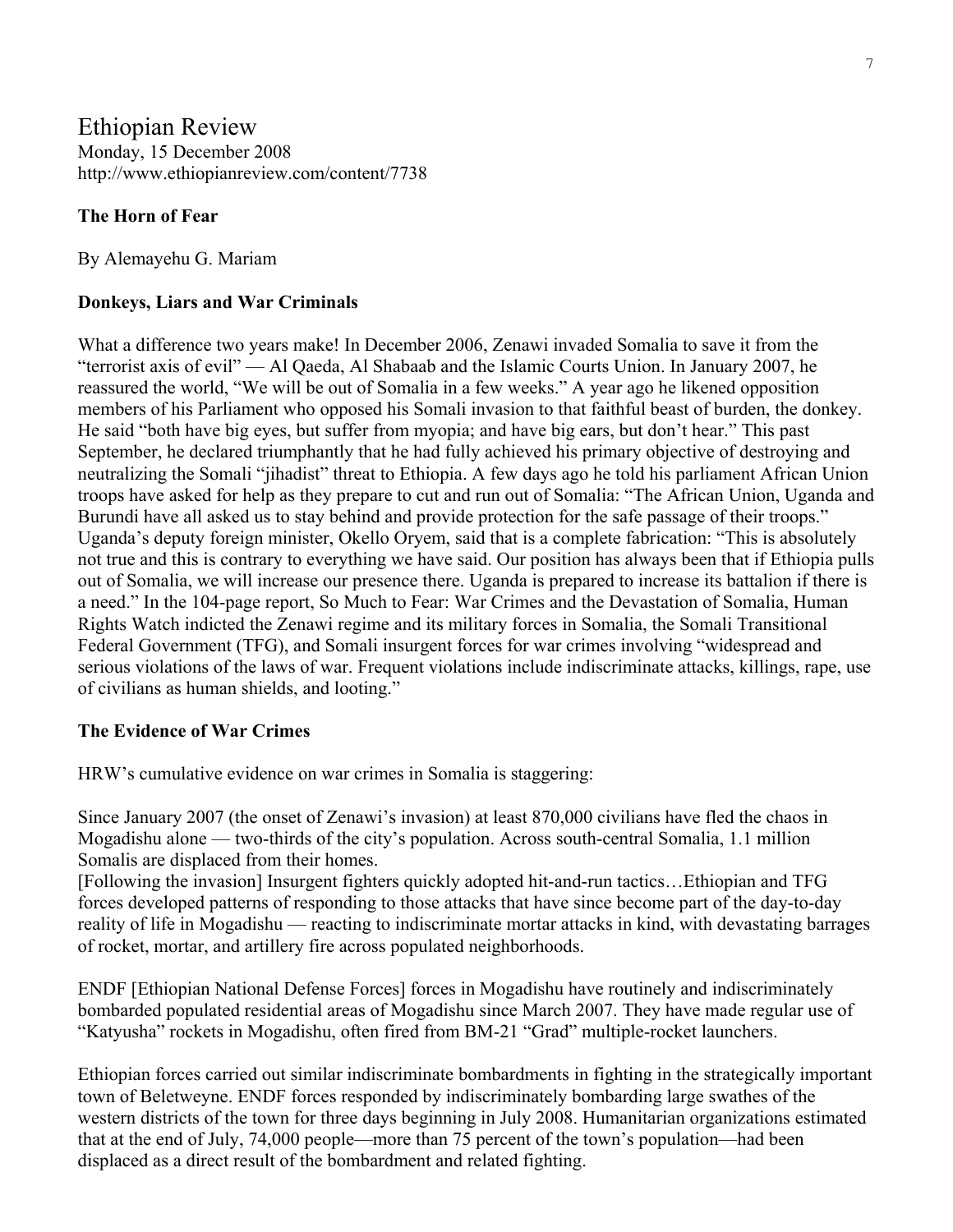There have been increased reports in 2008 of Ethiopian forces responding to insurgent ambushes and other attacks by firing indiscriminately into populated areas… particularly in Mogadishu, Baidoa, and along the Mogadishu-Afgooye road.

In 2008 the human rights and humanitarian situation in Somalia deteriorated into unmitigated catastrophe… Two long years of escalating bloodshed and destruction have devastated the country's people and laid waste to its capital Mogadishu.

During the past two years life in Mogadishu has settled into a horrifying daily rhythm with Ethiopian, TFG, and insurgent forces conducting urban firefights and pounding one another with artillery fire with no regard for the lives of hundreds of thousands of civilians trapped in the city. The bombardments are largely indiscriminate… Insurgents lob mortar shells from populated neighborhoods… and Ethiopian and TFG forces respond with sustained salvos of mortar, artillery, and rocket fire that destroy homes and their inhabitants… TFG forces, often commanded or accompanied by Ethiopian troops, commit assaults, rapes, killings, and pillage of civilians during house-to-house search operations…. The discipline of Ethiopian soldiers in Somalia has broken down to the point where they increasingly are responsible for violent criminality.

TFG and ENDF forces frequently respond to insurgent attacks by firing mortar shells, artillery, and "Katyusha" rockets—the last being weapons that are inherently indiscriminate when used in populated areas—towards the neighborhoods from which they took fire.

ENDF soldiers have been implicated in serious violations of human rights and humanitarian law against Somali civilians with increasing frequency since the end of 2007.

## **The Art of Hocus Pocus**

On the same day the HRW report was released, the regime's Ministry of Foreign Affairs swiftly responded with a befuddled and incoherent critique of the report's "methodology" and "specific findings".[1] The official statement, in the usual categorically dismissive manner, rejected the HRW report because it was based on "flawed methodology, unsubstantiated allegations, hearsay and secondhand information conversations with anonymous informants." In typical self-serving and sanctimonious hand-wringing style, the statement also declared that it was Ethiopia's manifest destiny to bring peace to the warring factions in Somalia, and is now leaving because peace had become elusive there: "Ethiopia has persistently tried to facilitate peaceful resolution of the problems among the people of Somalia, not least by sponsoring a whole series of peace conferences since 1992… It was natural for Ethiopia to lend whatever assistance it could when called upon by the Government of Somalia… [Unable] to create a credible ongoing peace process… Ethiopia felt it appropriate to withdraw its forces by the end of the year."

Remarkably, the official statement glosses over the serious accusations of war crimes and denies responsibility for any unlawful killing of Somali civilians. It even makes the comical argument that most of the Somali casualties since 2006 were not real "civilians". Rather, "many of the claimed casualties have in fact been of fighters not civilians." The statement denies the occurrence of any specific collateral damage (unintended civilian casualties) from combat operations by "Ethiopian" forces. It categorically and emphatically rejects the occurrence of any barbaric practices of war such as throat-slitting and body mutilation, and attributes such monstrous practices exclusively to Al Shabaab fighters. "Ethiopian" forces would never commit such atrocities because the "the Ethiopian military would not deploy under-trained troops in a combat zone like Mogadishu and… training in human rights and humanitarian law is part of the core curricula of all the country's military training institutions at all levels…"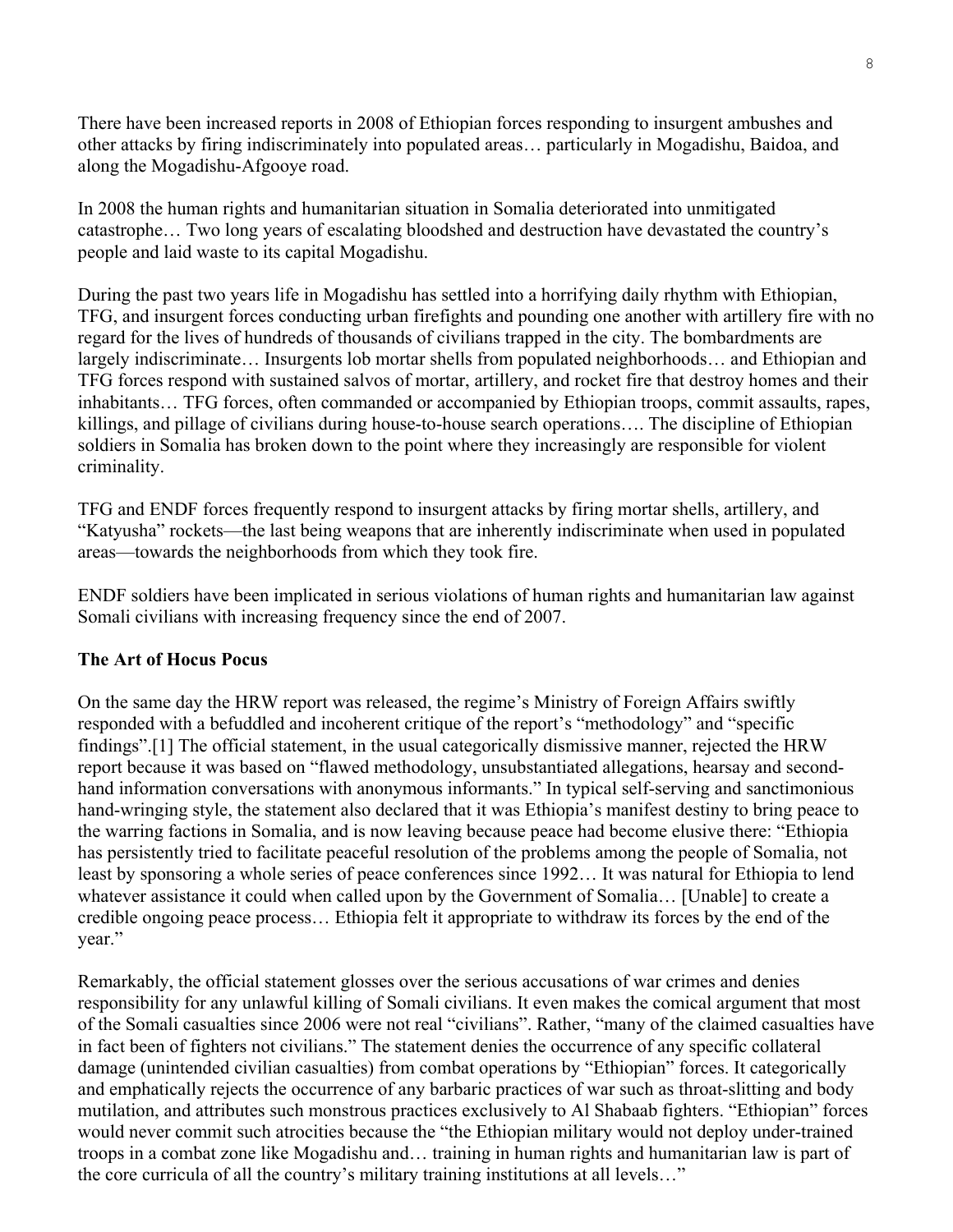The regime's criticism of HRW's methodology — that is the claim that the HRW report consist of "unsubstantiated allegations, hearsay and second-hand information conversations with anonymous informants" — shows willful ignorance of facts and constitutes a feeble attempt at diversion from the serious war crimes allegations. The fact of the matter is that by any objective measure, there is nothing unusual or improper about HRW's "methodology". In "So Much to Fear," HRW employed the same standard investigative techniques and methods it has used in all other cases of suspected war crimes/crimes against humanity. It has not used any questionable techniques in its Somalia investigation. As a matter of fact, HRW's basic investigative techniques are not much different than those used in ordinary criminal investigations which involve gathering evidence from victims, eyewitnesses, confidential informants, officials, experts and any others sources that are capable of producing material and relevant evidence. In its Somalia report, HRW "interviewed more than 80 victims and eyewitnesses to the patterns of abuse documented in this report." They interviewed "dozens of analysts, Somali civil society activists, humanitarian workers, diplomats, medical staff, and journalists, some of whom were also eyewitnesses to the events described in this report." HRW also "met with TFG officials including Prime Minister Nur Hassan Hussein, with ARS officials, including Sheikh Sharif Ahmed and Sharif Hassan Sheikh Aden, and with UN officials, including UN Special Representative of the Secretary-General (SRSG), Ahmedou Ould-Abdallah… European Commission officials in Nairobi." Beyond these evidence gathering techniques, HRW is also experienced in the acquisition of aerial and ground imagery, and analysis of combat operations information regarding collateral damage, cluster munitions and time sensitive targeting as evidenced in another recent report, Collective Punishment War Crimes and Crimes against Humanity in the Ogaden Area of Ethiopia's Somali Regional State (June, 2008).[2]

The fact of the matter is that HRW used well-established criminal investigative techniques and procedures. But implicit in the "methodological" criticism is the subtle attempt to cast aspersions on the credibility of HRW as an impartial international human rights organization and create doubt on its investigative methods. The self-serving criticism must be challenged with facts. First, it is an irrefutable fact that there are few organization in the world that have the breadth and depth of war crimes/crimes against humanity investigative experience than Human Rights Watch (and Amnesty International). In the past decade alone, HRW has extensively and repeatedly documented war crimes and gross human rights violations in every corner of the world including Rwanda, Liberia, Uganda, the Sudan, Iraq, the former Yugoslavia, East Timor, Zimbabwe, Chechnya, China, Iran, North Korea, Cuba, Sri Lanka and many other countries. Second, HRW has a stellar reputation for impartiality, neutrality, and integrity. Its reports are used in policy making by the highest legislative, executive and judicial bodies in most democratic countries in the world. Third, the countries that lash out against HRW most vociferously are countries with significant and lengthy records of human rights abuses. For instance, China has criticized HRW for preparing its country report "out of thin" air. Sudan savagely criticized HRW after it called for punitive sanctions against the top leaders in the Sudan who supervised the killing fields in Darfur. Last March Robert Mugabe dismissed a report by HRW on Zimbabwe as "rubbish". A few months ago, Hugo Chavez threw out HRW from Venezuela, claiming that "[HRW] dressed up as human rights defenders, are financed by the United States. They are aligned with a policy of attacking countries that are building new economic models."

Despite these transparent investigative procedures, one of the central criticisms of HRW by the Zenawi regime revolves around HRW's unwillingness to turn over the names and addresses of the victims who gave evidence: "HRW gives no names of its informants and no addresses, though it does claim to have interviewed some people over the telephone in Mogadishu." One can only shudder thinking about what they could do with the names and addresses of victims and informants!

What is also equally puzzling in the official statement is the regime's emphatic assertion that, "It should be made clear that Human Rights Watch's first time effort to expose abuses committed by Al-Shabab and other extremist forces in Mogadishu does not make its unsubstantiated allegations against Ethiopia any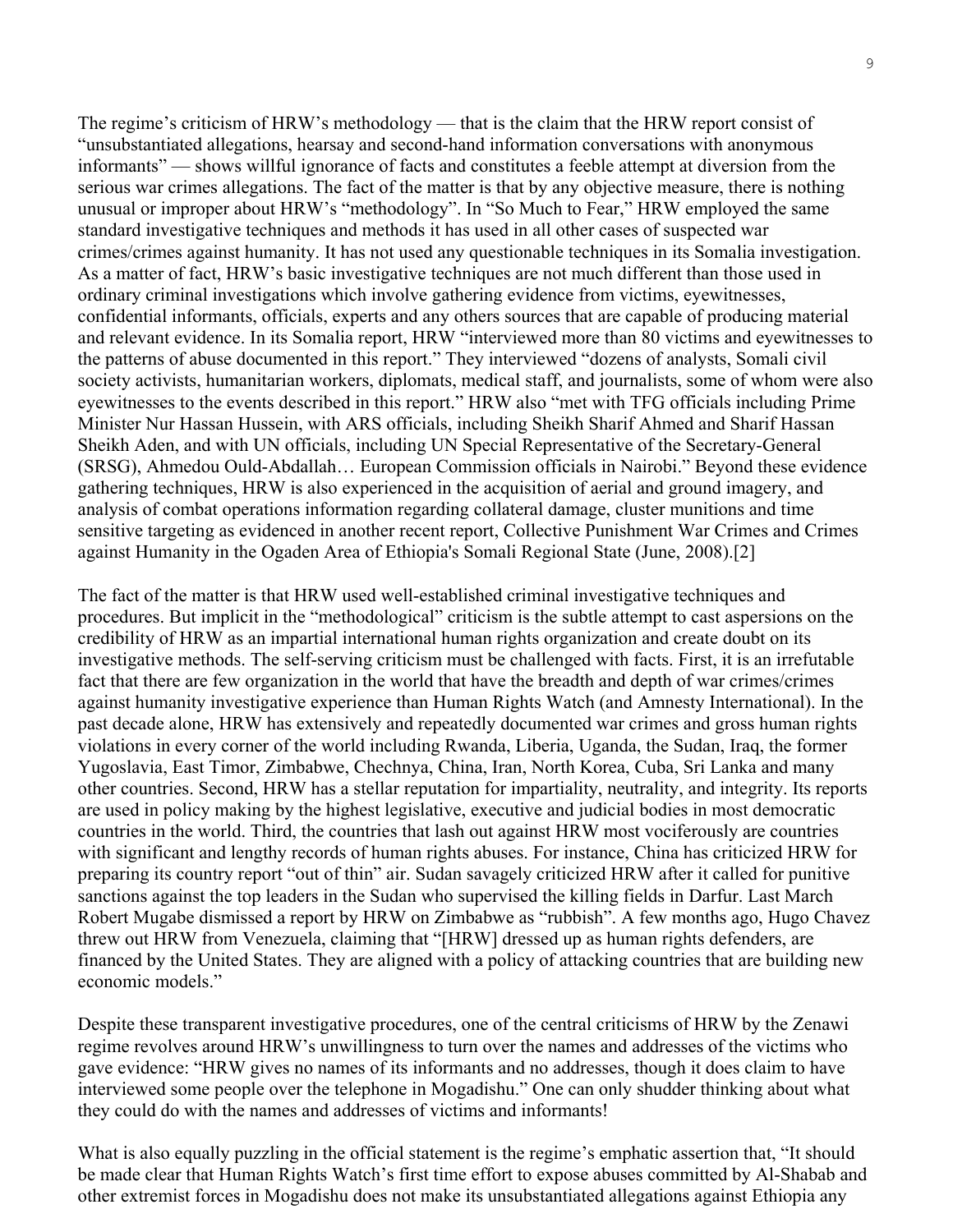more credible." Simply stated, the fact that HRW is telling the truth about Al Shabaab and the other insurgents for the first time does not mean it is telling the truth about "Ethiopian forces" this time around. Curiously, the regime's logic compels a much different conclusion: If HRW's evidence and allegations concerning war crimes/crimes against humanity against "Ethiopian" forces are untrue, mutatis mutandis (allowing other things to change accordingly), HRW's evidence and allegations on Al-Shabaab and the other insurgent groups must be equally untrue. In other words, HRW's allegations that Al Shabaab used civilians as "human shields", it indiscriminately used mortars and remote-detonated explosive devices in populated areas, engaged in targeted killings, coerced recruitment and engaged in the use of child soldiers, etc., must also be untrue. It does not make logical sense for HRW to tell the unvarnished truth about Al Shabaab atrocities and fabricate unmitigated lies about atrocities committed by "Ethiopian" forces. As the old saying goes, what is good for the goose is good for the gander!

## **War Crimes**

"War crimes" include a broad class of crimes under international law. There are at least four distinct categories of such crimes: 1) grave breaches of the Geneva Conventions of 12 August 1949, 2) violations of the "Laws and Customs of War", 3) genocide and 4) crimes against humanity (large-scale atrocity directed at civilian population including murder, torture, rape, etc.) Prosecution of war crimes raise many technical, legal and procedural issues as evidenced in the International Criminal Tribunal for the Former Yugoslavia, the International Criminal Tribunal for Rwanda and the Special Court for Sierra Leone. Some of these issues are jurisdictional, e.g. where to bring the legal action, whether to use an ad hoc tribunal or the International Criminal court. Others are logistical, e.g. how to identify, capture, arrest and transport suspects to the venue of the tribunal. Still other issues involve prosecutorial strategy, e.g. how widely to cast the prosecutorial dragnet, whether to prosecute anyone implicated in atrocities or only those most culpable and responsible, how to distinguish between leaders who gave the orders to commit war crimes from those who actually carried out the worst offenses and those whose offenses were minimal. For instance, many of these issues arose in the Rwandan case. Prosecution of more than 100,000 Rwandan war crimes suspects proved to be an impossibility. For that reason, the Rwandan prosecution focused on the planners and leaders of the genocide, those in positions of authority who authorized, aided and abetted the commission of the genocidal crimes, notorious killers and torturers and others.

## **The Prima Facie Case for War Crimes: Collateral Damage and Concealment Warfare**

At the core of the prima facie (on its first appearance) case in the HRW allegations are two central issues: 1) criminal liability for collateral damage, and 2) lawful responses to "concealment warfare". Collateral damage generally involves excessive injury or damage to civilians from unintentional or incidental military actions. Intentional targeting of civilians as a military objective is a war crime. Protocols I and II of the 1949 Geneva Conventions codify the principles of distinction, proportionality, necessity and humanity in assessing collateral damage for war crimes purposes. These Protocols require that military objects be distinguished from civilian ones prior to attack in a combat theater. For instance, the principle of proportionality requires that attacks on a specific military objective are impermissible if they "may be expected to cause incidental loss of civilian life or injury that would be excessive in relation to the concrete and direct military advantage anticipated." A responsible military commander is expected to first determine if the target is a military objective, and then decide whether the collateral damage from destruction of the target is proportionate to the military advantage of destroying it. Combat planners are required to "take all feasible precautions in the choice of means and methods of attack with a view to avoiding, and in any event to minimizing, incidental loss of civilian life…" Similarly, the doctrine of military necessity under the Protocols requires that there be some military advantage gained from the destruction of a target. "Concealment warfare" is often used by insurgents who commingle among the civilian population and launch attacks. For instance, some insurgent groups operating in urban combat environments employ the tactic of placing the civilian population at the center of conflict in an effort to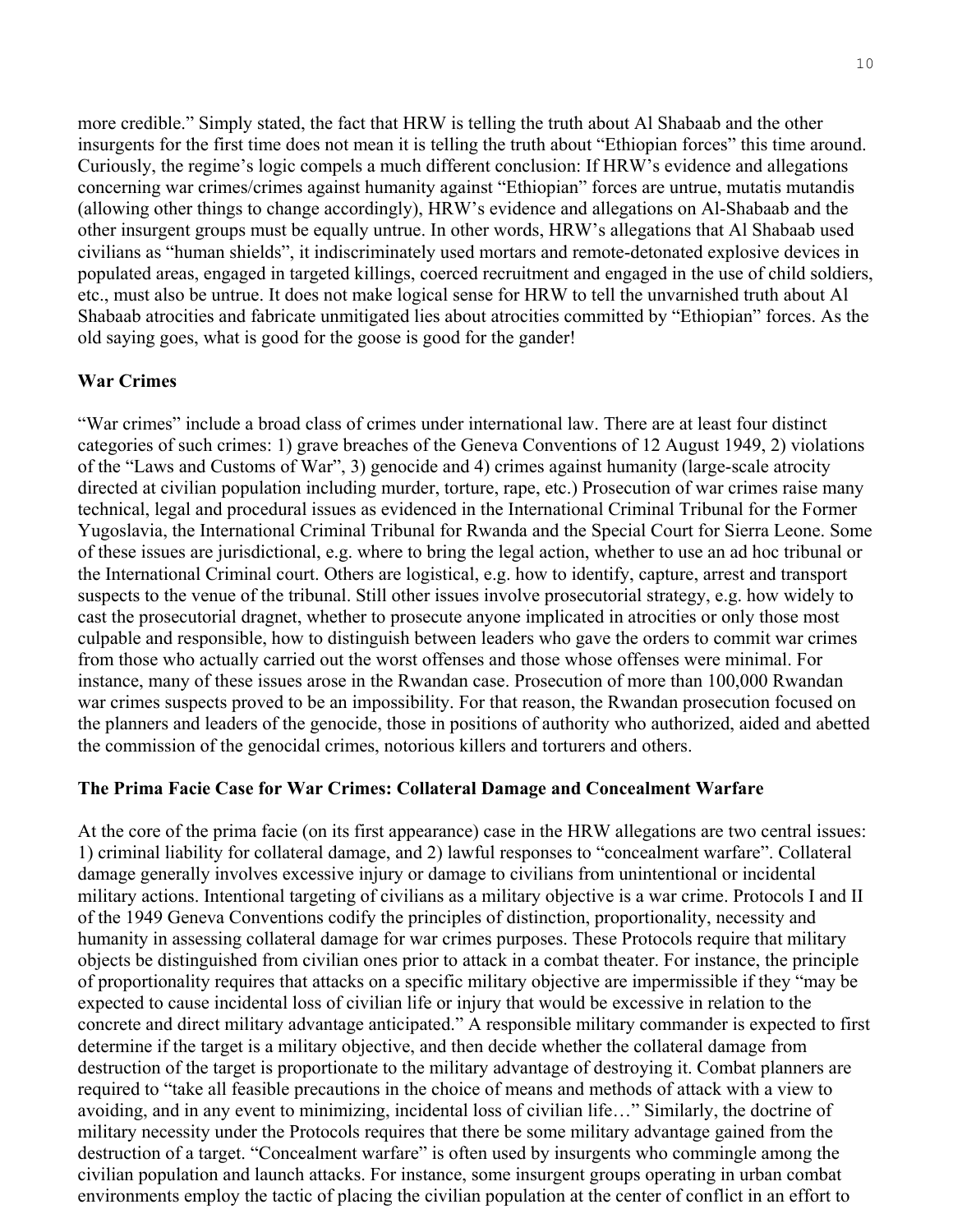create a more favorable battle space, and maximize their survivability against forces they are unable to engage under conventional terms. Concealment warfare poses special problems for conventional forces by combining military and civilian targets in the combat theatre increasing substantially the likelihood of significant civilian casualties.

One of the key legal issues in a future Somalia war crimes prosecution is likely to be whether the commanders of the "Ethiopian" forces in launching an attack or counterattack on insurgents concealed in civilian areas knew or should have known their actions would cause excessive incidental death or injury to civilians in relation to the concrete and direct overall military advantage anticipated, but failed to take appropriate mitigating actions. Another issue of criminal liability is likely to involve command responsibility under the Additional Protocol I of 1977 to the Geneva Conventions of 1949 which provides: "The fact that a breach of the Conventions or of this Protocol was committed by a subordinate does not absolve his superiors from …responsibility … if they knew, or had information which should have enabled them to conclude in the circumstances at the time, that he was committing or about to commit such a breach and if they did not take all feasible measures within their power to prevent or repress the breach." Under this provision, command responsibility liability may go well beyond the actions or omissions of "Ethiopian" military commanders on the battlefields. Indeed there are many other legal issues that could be raised in a future war crimes prosecution.

## **HRW's Big Message: War Crimes and Crimes Against Humanity Will Be Punished**

Over the past two decades, war crimes have been committed on a mind-boggling scale throughout the world. Most of them have gone unpunished. A year before the Rwandan genocide, the New York Times put out an editorial that began: "Commit atrocities on a large enough scale and you can get away with it." That prophetic statement proved to be true in Rwanda in 1994 and later in other African countries. The message in the HRW report is not that the Somali war crimes suspects will be identified and prosecuted anytime soon, but rather those criminals should be on notice that the evidence is piling up against them for that day when justice will catch up with them. War criminals generally do not believe they will ever be caught by the long arm of the law. Radovan Karadzic believed as much. He became a mythical figure among some Serbs for evading arrest for war crimes for so many years. In the end, he was caught and is now facing justice in The Hague. No doubt, those who committed war crimes in Somalia will also be caught and brought to justice. But HRW's report is important both for calling international attention to the "daily horrors of life in Somalia" and for resetting a universal tone of moral outrage so eloquently expressed over one-half century ago by Robert H. Jackson, United States Supreme Court Associate Justice and Chief Prosecutor Nuremberg Tribunals: "The wrongs which we seek to condemn and punish have been so calculated, so malignant and so devastating, that civilization cannot tolerate their being ignored because it cannot survive their being repeated." War crimes must never be tolerated!